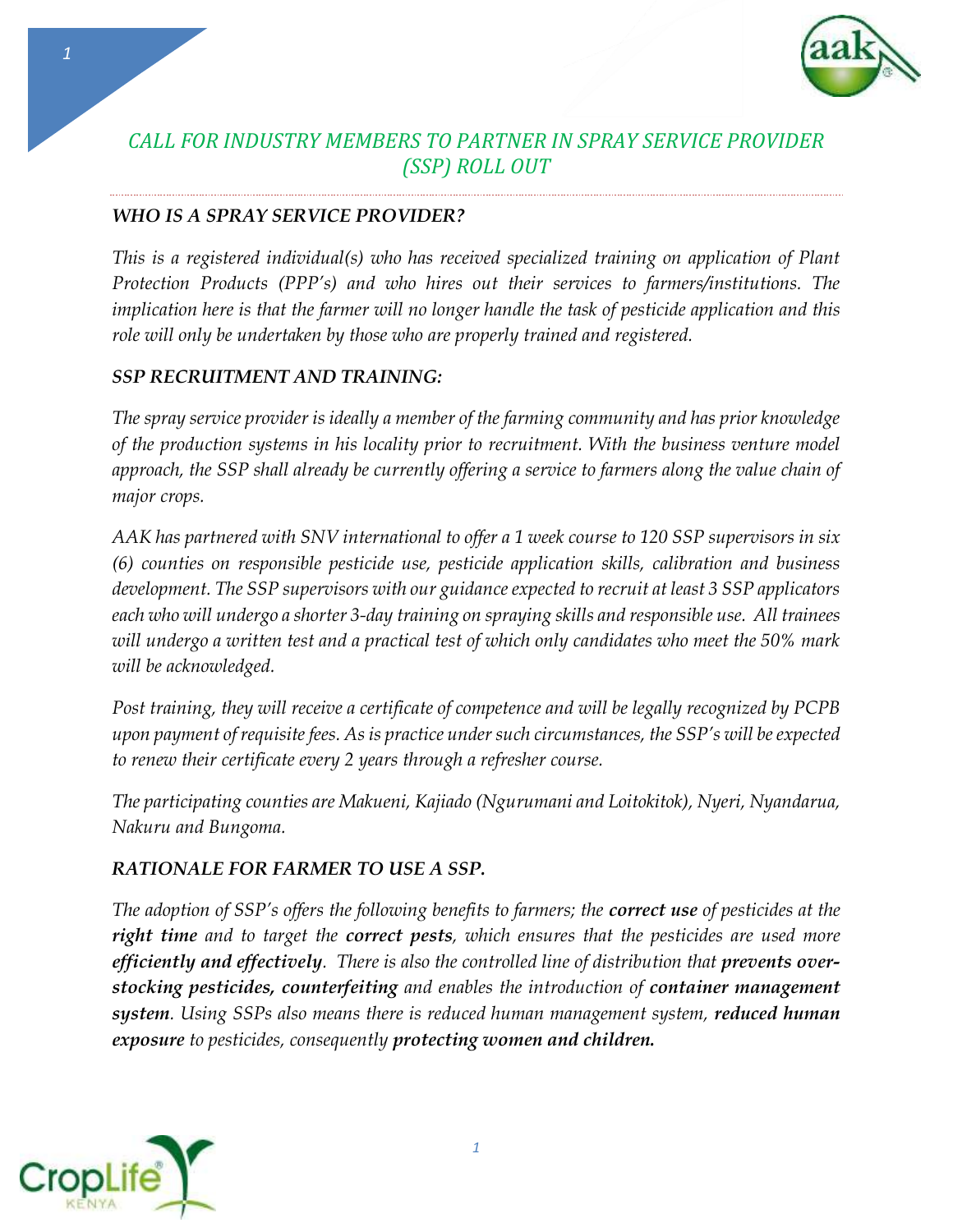

## *HOW WILL MEMBERS PARTNER?*

*The SSP's who will be trained will emerge as entrepreneurs into the sector. Their specialty will be application of pesticides which are our core business. The SSP has the potential to change the mode in which pesticides reach farmers since they will be in direct contact with the farmer.*

*If your company has ever produced a spray calendar, you will know that you made recommendations for the main pests of a specific crop/ crop family and the timing of application of a variety of your company's products to achieve optimum pest management. In some instances the strategy has worked especially where the product combination is strong. Can you ask what happened to the other "lesser" products which were overlooked by the farmer in preference of your competitors' products?* 

*The SSP offers a solution to the actualization of the spray calendar an important and useful document. This is done by trained operators who can apply scouting and monitoring to prescribe the recommendations of the spray calendar.* 

*The member companies are being called upon to offer support to these SSPs and in the process create avenues for moving their products. The average SSP will barely be able to purchase a quality sprayer let alone for his 3 workers. The purchase of PPE (Personal Protective Equipment) may also be a stumbling block to many of the trainees. The sprayers and PPE are templates which offer an avenue for branding which is mobile and in contact with farmers. The SSPs can be mentored further by the companies to become their Technical assistants in the field to implement specific spray programmes for high value crops.* 

### *WHAT DO MEMBERS STAND TO GAIN?*

*From the selected counties, it will not be lost on observers that a lot of horticultural production takes place in these areas. Fruit production in Makueni, Tomato, onion and Asian vegetables in Kajiado, onions, French beans and local vegetables in Nyeri, potato and snow peas production in Nyandarua, Tomato and vegetables in Nakuru and Bungoma. These farmers will use pesticides as their first option for pest and disease management. They are therefore very important clients to you as members.*

*If your company was to for example affiliate itself with 80 SSP's from a certain county, you would have 80 people pushing your products directly to farmers. This direct farmer contact is invaluable in creating brand loyalty and elimination of counterfeits. The supply chain will be fortified and traceability shall be improved hence leaving little room for counterfeiters. Products will be supplied to the nearest outlet or directly to the SSPs.* 



*2*